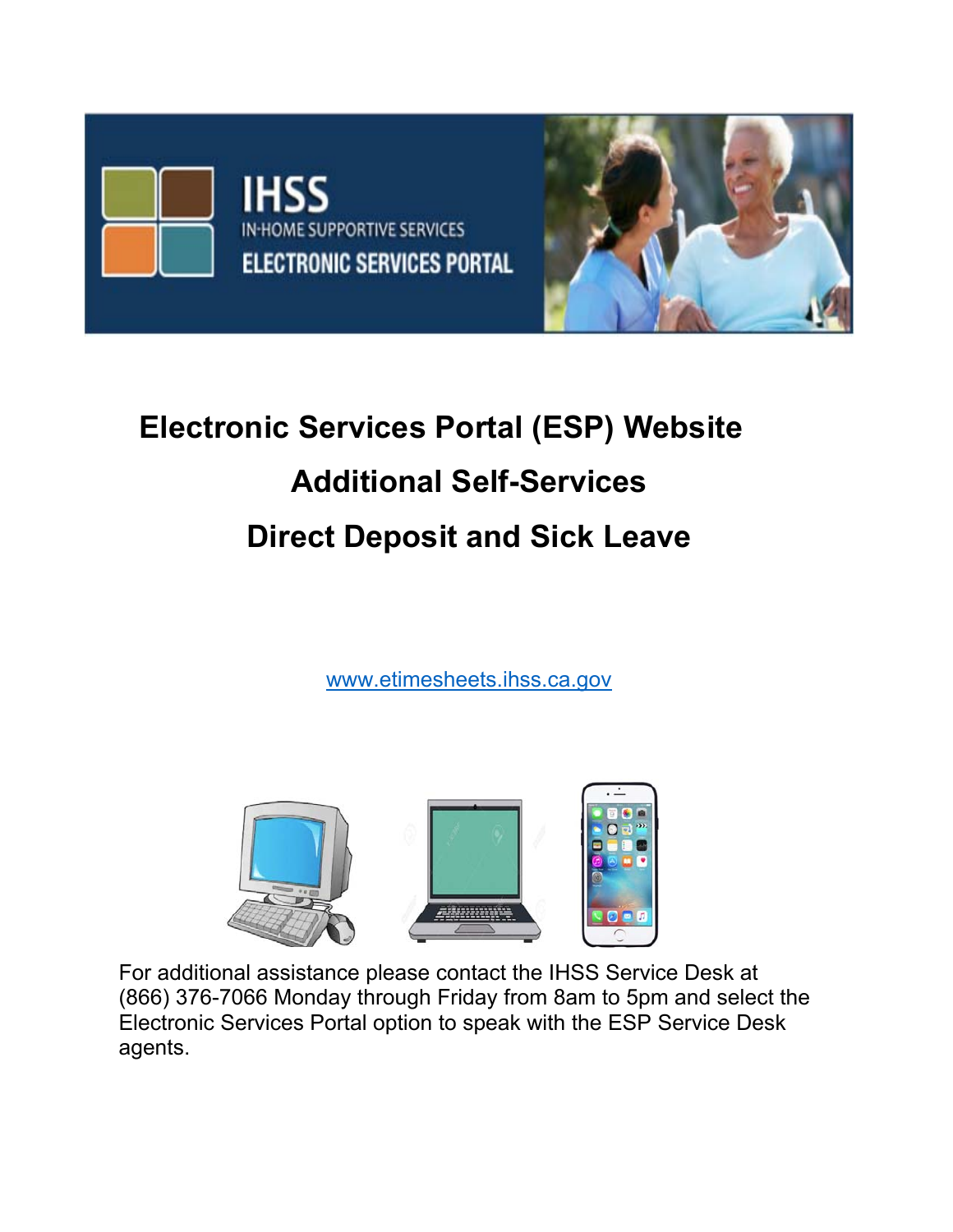The Electronic Services Portal (ESP) includes a navigation bar that allows for providers to access self-service options, such as signing up for **Direct Deposit** and submitting a **Sick Leave** claim. To have access to these self-services, the provider must first login to their ESP account.

### **Logging into the ESP**

 To begin you must log into the ESP by accessing this link: www.etimesheets.ihss.ca.gov

You must make sure that you have your **user name** and **password** available that you created during the ESP registration process. Do not share your username or password. Enter your user name and password at the login screen and click "Login" to access your account.

**Note:** The ESP is available in the four threshold languages: English, Spanish, Armenian and Chinese. The user may select their preferred language prior to logging-in.

|  | <b>IHSS</b><br>IN-HOME SUPPORTIVE SERVICES<br><b>ELECTRONIC SERVICES PORTAL</b> |                                                                                                                          |  |  |  |  |  |
|--|---------------------------------------------------------------------------------|--------------------------------------------------------------------------------------------------------------------------|--|--|--|--|--|
|  | <b>Login to Your Account</b>                                                    | <b>First Time User?</b><br>Register for the IHSS Website to:                                                             |  |  |  |  |  |
|  | <b>User Name</b><br>User Name is case sensitive                                 | • View your timesheet and payment statuses<br>• Enter and submit timesheets                                              |  |  |  |  |  |
|  | Remember me<br>Password<br>Password is case sensitive                           | • No longer mail paper timesheets<br>• Request additional timesheets<br>• Enroll in direct deposit<br>• Claim sick leave |  |  |  |  |  |
|  | Forgot User Name or Password?                                                   | <b>Register Here</b>                                                                                                     |  |  |  |  |  |
|  | Login                                                                           | <b>Registration FAQs</b>                                                                                                 |  |  |  |  |  |
|  |                                                                                 |                                                                                                                          |  |  |  |  |  |
|  | Language<br>English (English)                                                   |                                                                                                                          |  |  |  |  |  |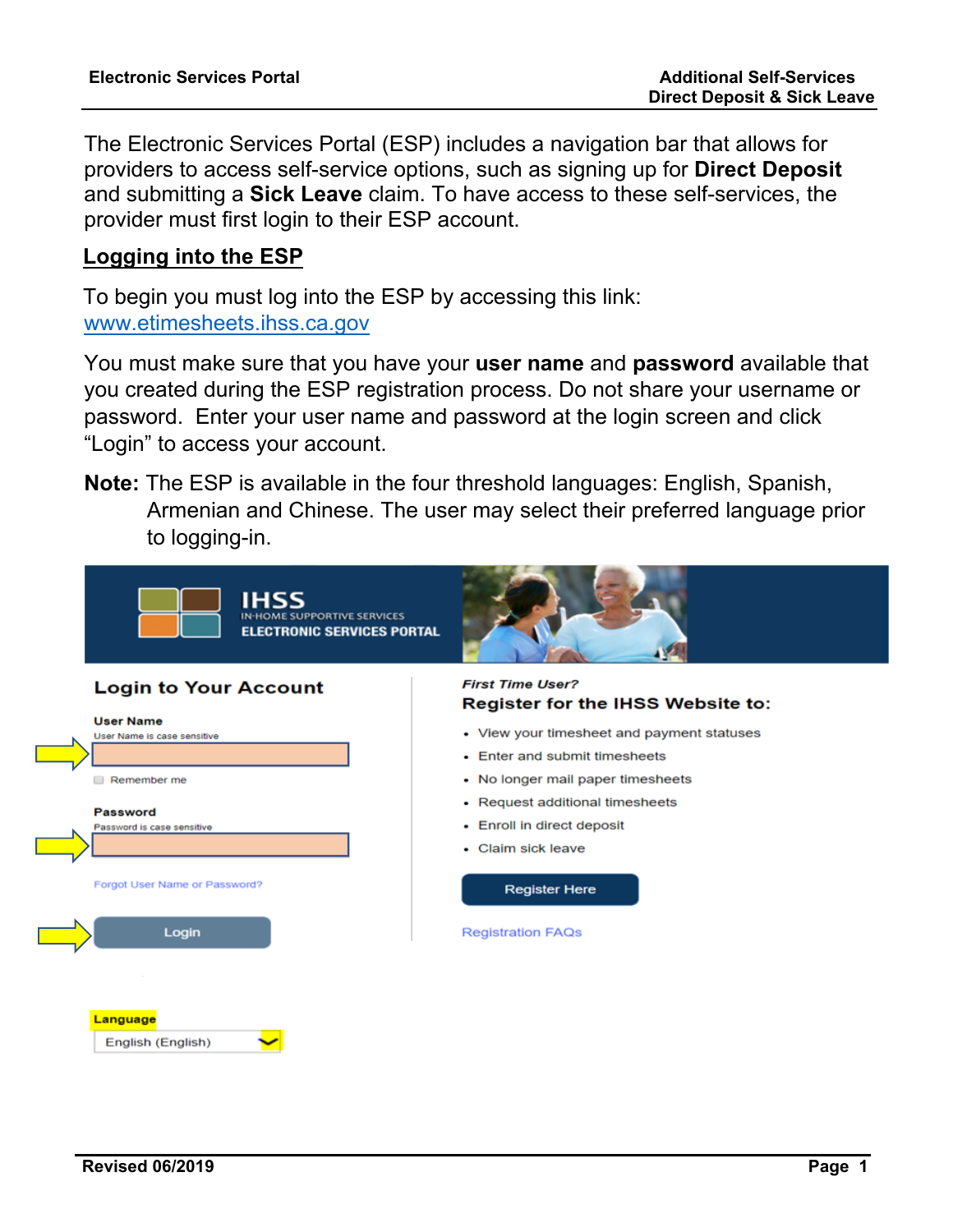**Note:** If you enter your user name or password incorrectly 5 times in a row, you will be locked out of your account. Please contact the Help Desk at (866) 376- 7066 for assistance. If you are unable to remember your user name or password while logging in, select the forgot user name or password link to receive a password reset link.

## **Main Landing Page**

Once you have logged in, you will be taken to the main landing page that contains the navigation bar at the top of the screen.



As a provider, in addition to submitting your timesheets, you can also do the following using your account:

#### Direct Deposit Requests:

- Submit a Direct Deposit entry online
- Sign up for, change or cancel your Direct Deposit
- View a history of your Direct Deposit requests
- Access the Direct Deposit Frequently Asked Questions (FAQs)

#### Sick Leave Requests:

- Submit a Sick Leave claim
- View a history of your Sick Leave claims
- Access the Sick Leave FAQs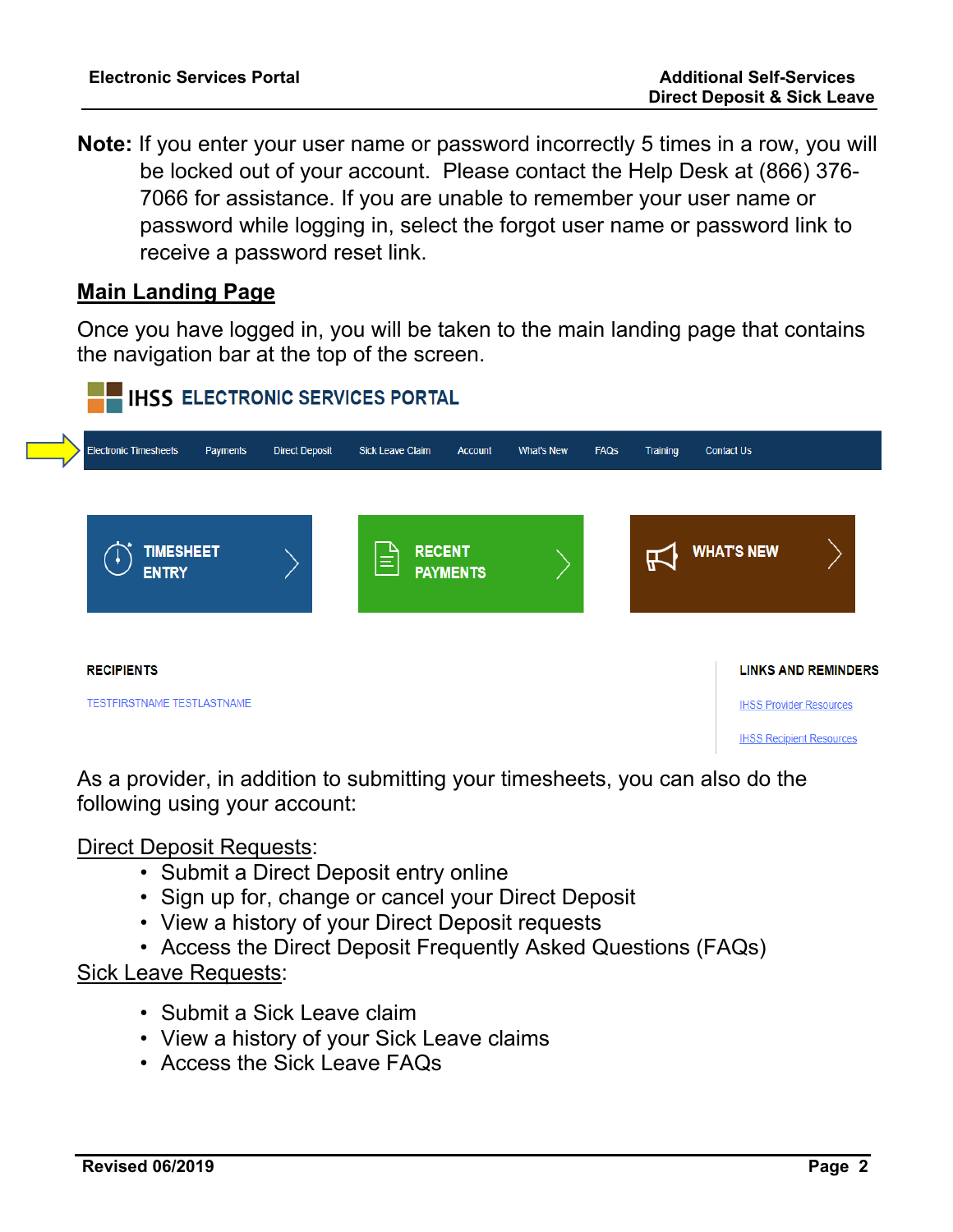# **Direct Deposit Requests**

Using the ESP, you can now sign up for Direct Deposit and have your paycheck deposited directly to your bank account. You should have your bank account and routing number available for entry into the ESP.

To enroll in Direct Deposit, you will select the Direct Deposit payment tab at the top of the main landing page.



This will expand the three service options: Direct Deposit Entry, Direct Deposit Requests and Direct Deposit FAQs.

Select the "Direct Deposit Entry" option to submit a **new** Direct Deposit enrollment, to **change** your existing Direct Deposit information, or **cancel** your existing Direct Deposit. You will be required to enter your banking information to request a new Direct Deposit or change your existing Direct Deposit information.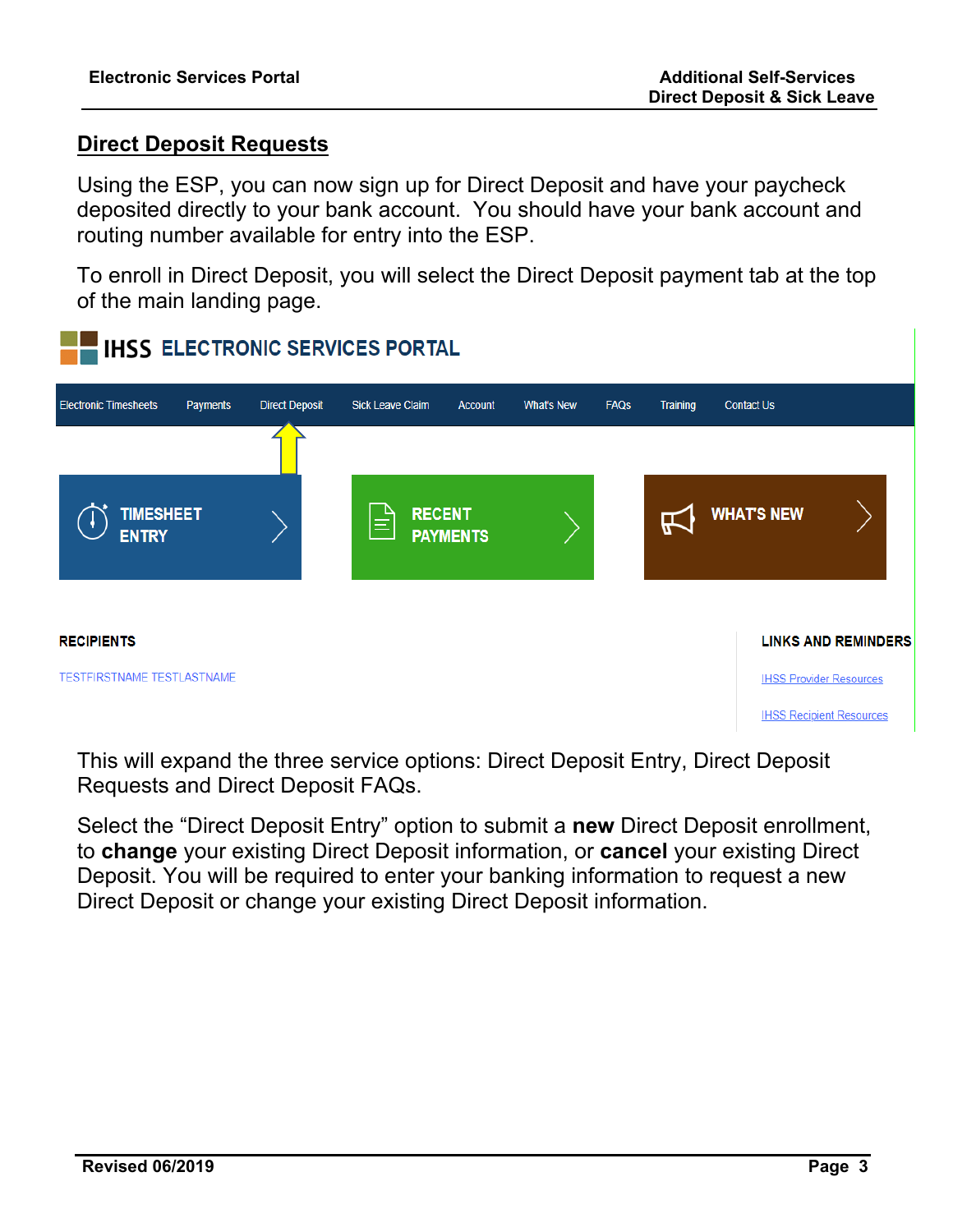

This will open the Direct Deposit-Select Your Direct Deposit Option screen, where you will need to select the type of service you want to process: New, Change or Cancel.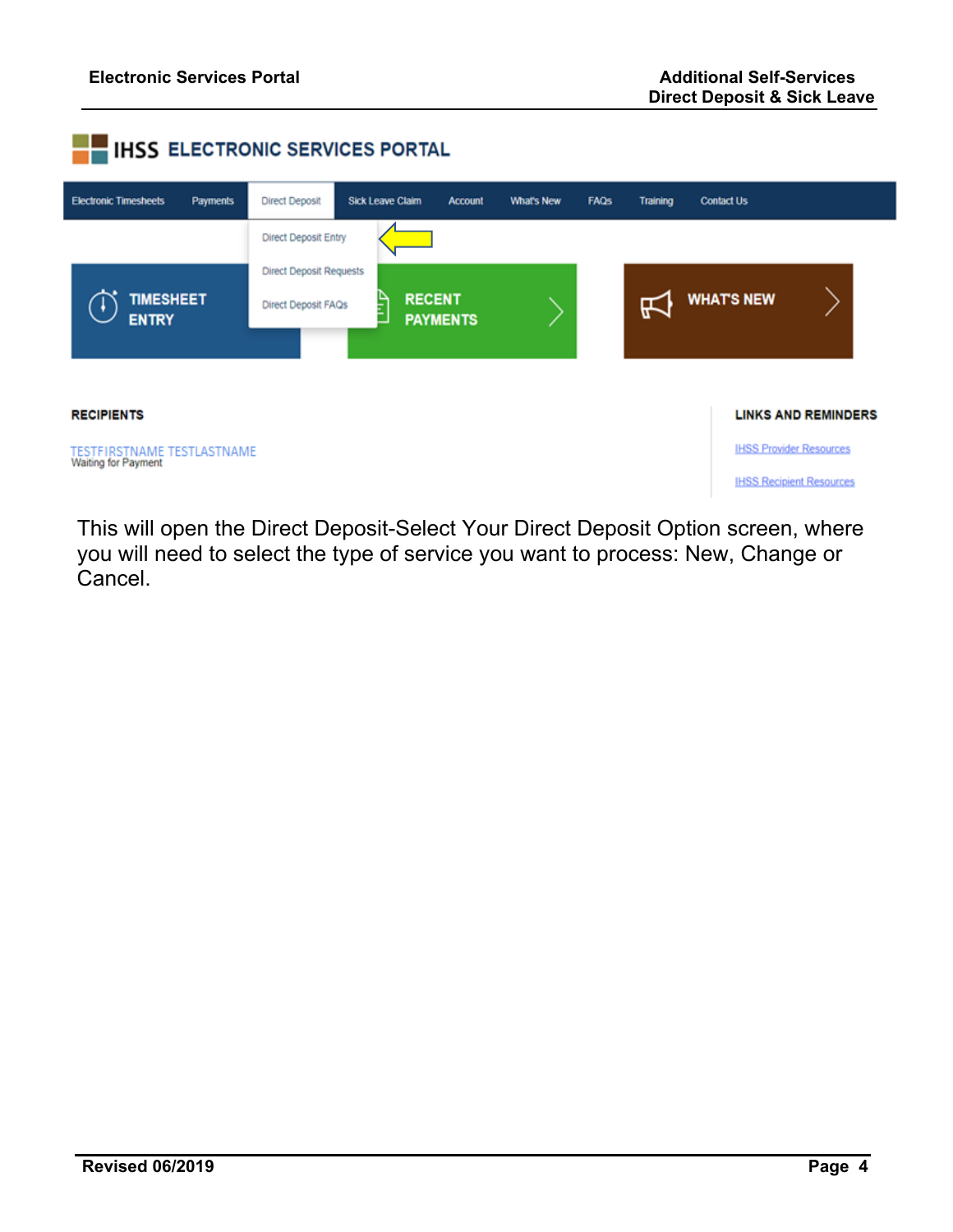

Select the "Direct Deposit Requests" option to view a history of your submitted requests for **NEW, CHANGE,** or **CANCEL** Direct Deposit.

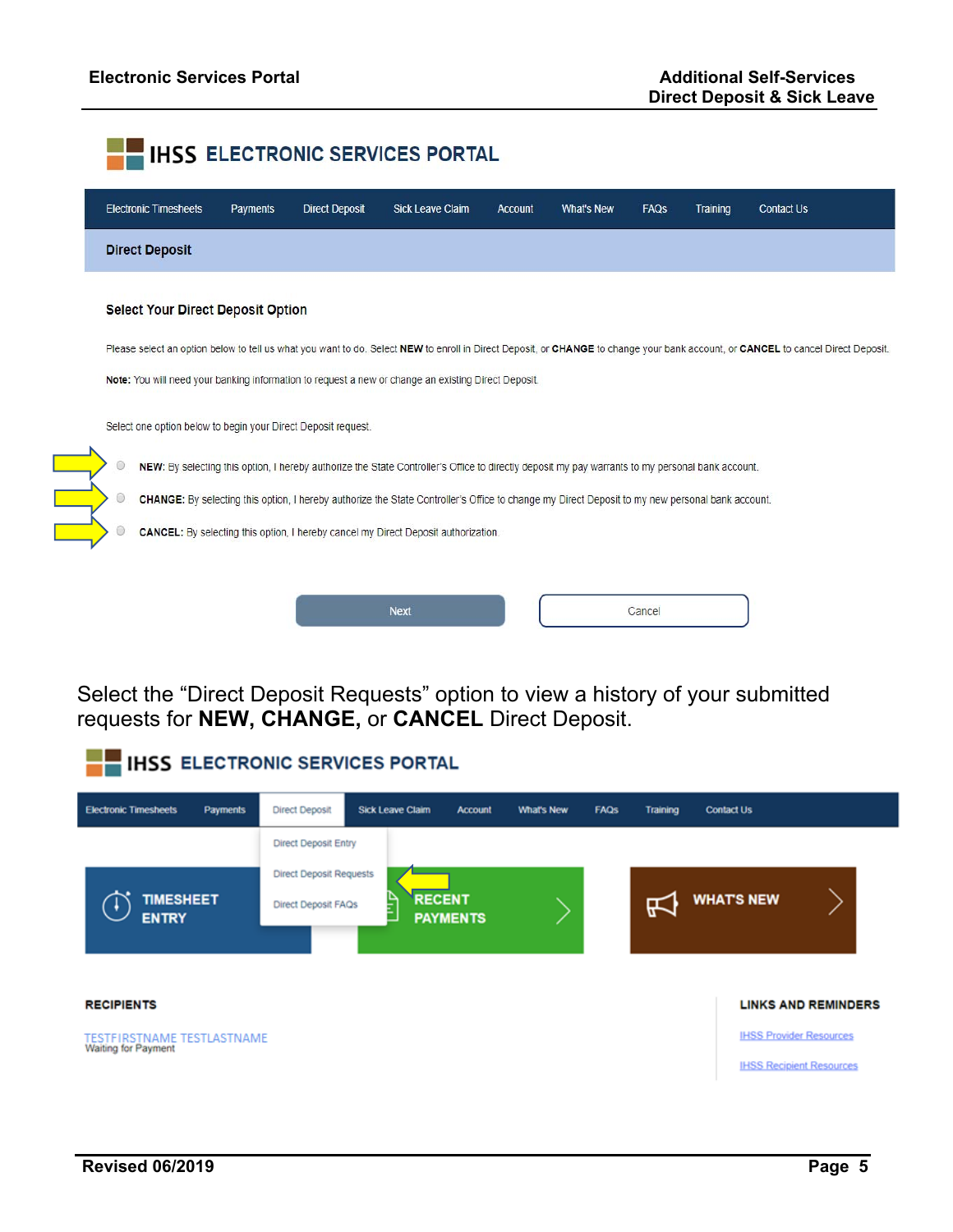All history information will be populated by clicking the blue arrow to expand each section.

| <b>Electronic Timesheets</b>                                                                                                                                                                                                                                                           | Payments                     | <b>Direct Deposit</b> | <b>Sick Leave Claim</b> | <b>Account</b> | What's New | <b>FAQS</b> | Training | <b>Contact Us</b> |  |  |  |  |
|----------------------------------------------------------------------------------------------------------------------------------------------------------------------------------------------------------------------------------------------------------------------------------------|------------------------------|-----------------------|-------------------------|----------------|------------|-------------|----------|-------------------|--|--|--|--|
| <b>Direct Deposit Request</b>                                                                                                                                                                                                                                                          |                              |                       |                         |                |            |             |          |                   |  |  |  |  |
| The date you submitted your request(s) will display under the request types below. Please note, it can take up to 30 calendar days after the date of your request to process NEW and CHANGE requests and up to 5 business days<br>the date of your request to process CANCEL requests. |                              |                       |                         |                |            |             |          |                   |  |  |  |  |
| <b>NEW Direct Deposit</b>                                                                                                                                                                                                                                                              |                              |                       |                         | $\checkmark$   |            |             |          |                   |  |  |  |  |
|                                                                                                                                                                                                                                                                                        | <b>CHANGE Direct Deposit</b> |                       |                         |                |            |             |          |                   |  |  |  |  |
| <b>CANCEL Direct Deposit</b>                                                                                                                                                                                                                                                           |                              |                       |                         | $\checkmark$   |            |             |          |                   |  |  |  |  |
|                                                                                                                                                                                                                                                                                        |                              |                       |                         |                |            |             |          |                   |  |  |  |  |
|                                                                                                                                                                                                                                                                                        |                              |                       |                         |                |            | Cancel      |          |                   |  |  |  |  |

- **Note:** It can take up to 30 calendar days after the date of your request to process **NEW** and **CHANGE** requests and up to 5 business days after the date of your request to process **CANCEL** requests.
- **Note:** You should continue to submit your timesheets as you wait for Direct Deposit to begin. Your Direct Deposit enrollment request and use of Direct Deposit does not change the way you submit your timesheets.

Select the Direct Deposit FAQs option to be directed to the link to the Frequently Asked Questions link.

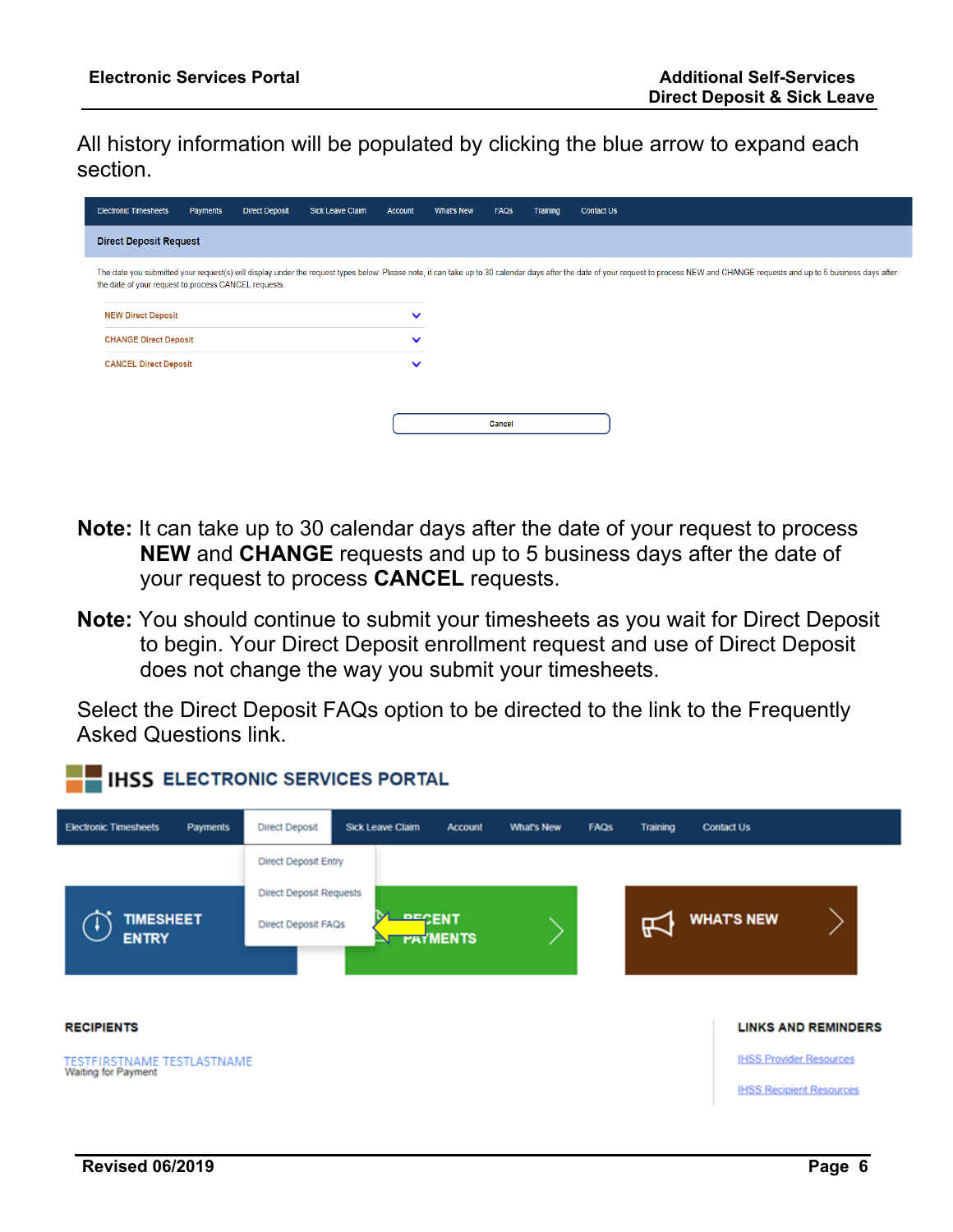#### **Sick Leave Claims**

If you have sick leave time available, you can now submit a sick leave request online by logging into your ESP account. By submitting your sick leave claims through the ESP, you can avoid obtaining an In-Home Supportive Services (IHSS) Program Provider Paid Sick Leave Request Form (SOC 2302) from the county or CDSS website, and potential delays in mailing and processing the SOC 2302.

To submit a Sick Leave Claim, you will select the Sick Leave Claim tab at the top of the main landing page.



This will expand the three service options: Sick Leave Claim Entry, Sick Leave Claim History, Sick Leave Claim FAQs.

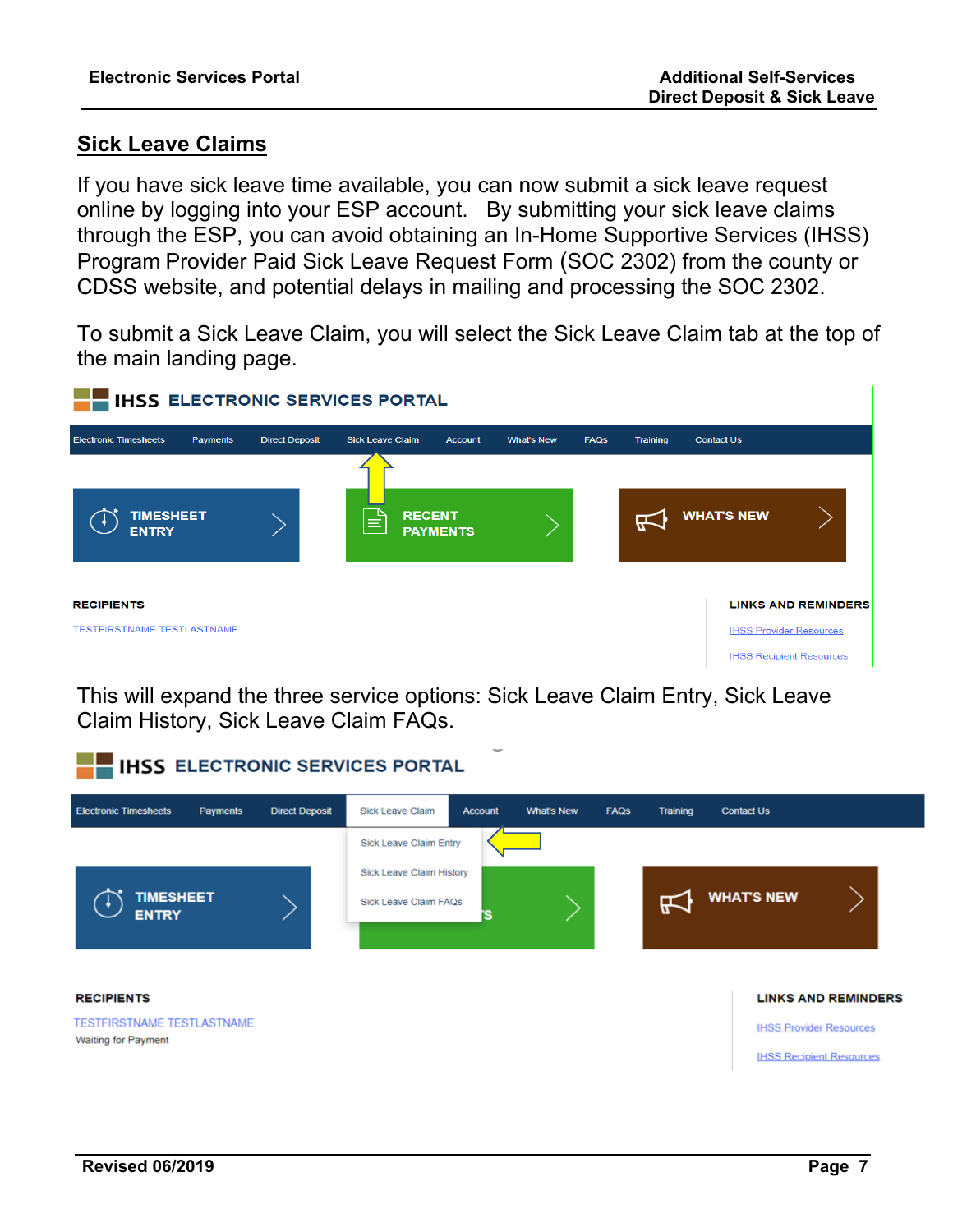Select "Sick Leave Claim Entry" to submit a Sick Leave Claim. This will open the Sick Leave Claim screen that contains the available hours you have to claim, and your previously claimed hours for Sick Leave. You will need to identify the pay period and the recipient you are submitting Sick Leave time for, to successfully submit your Sick Leave claim.

**Note:** If you have any questions regarding your sick leave benefits, you may call your local county IHSS office or Public Authority for assistance.

| <b>Sick Leave Claim</b>                                                                                                   |                       |
|---------------------------------------------------------------------------------------------------------------------------|-----------------------|
| Select pay period and recipient name to begin Sick Leave claim.<br>Sick Leave hours can only be submitted per pay period. |                       |
| Sick Leave Time - Current Fiscal Year 2018/2019<br>Available Hours: 08h 00m<br>Claimed Hours: 00h 00m                     |                       |
| <b>Pay Period</b><br>Select                                                                                               |                       |
| <b>Recipient</b><br>Select                                                                                                |                       |
| <b>Next</b>                                                                                                               | <b>Cancel Request</b> |

Select the "Sick Leave Claim History" option to view a history of your submitted requests for Sick Leave.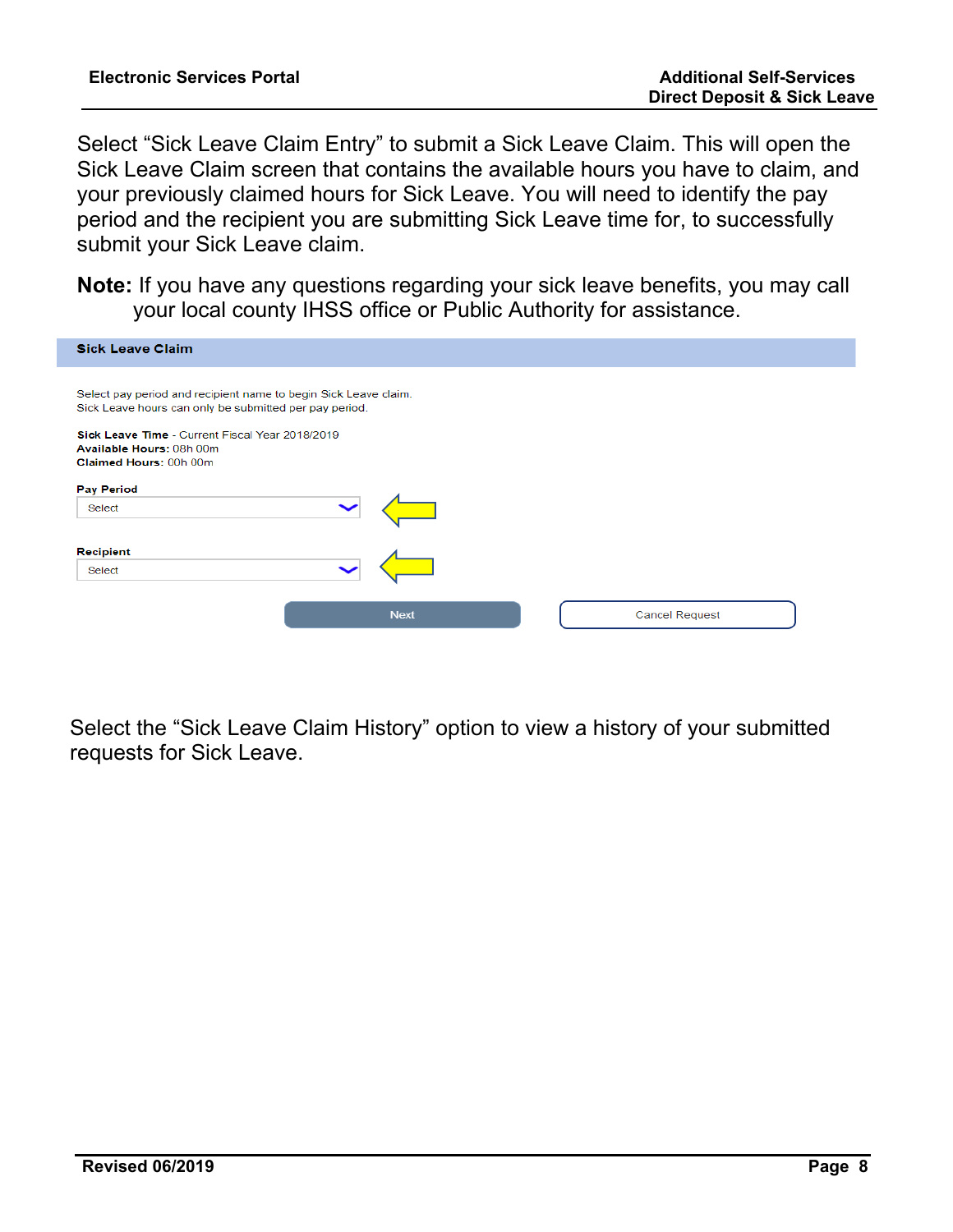

This will open the Sick Leave Claim History screen with a history of all submitted Sick Leave Claim requests. In this scenario, no Sick Leave Claims have been submitted in the past.

| <b>Electronic Timesheets</b>    | <b>Payments</b> | <b>Direct Deposit</b> | Sick Leave Claim | <b>Account</b> | What's New | <b>FAQS</b> | Training | <b>Contact Us</b> |
|---------------------------------|-----------------|-----------------------|------------------|----------------|------------|-------------|----------|-------------------|
| <b>Sick Leave Claim History</b> |                 |                       |                  |                |            |             |          |                   |

There have been no claims submitted in the last 2 fiscal years.

**Note:** You will receive your sick leave payment in a separate paycheck from your regular payment. If you are signed up for direct deposit, the sick leave payment will be delivered via direct deposit.